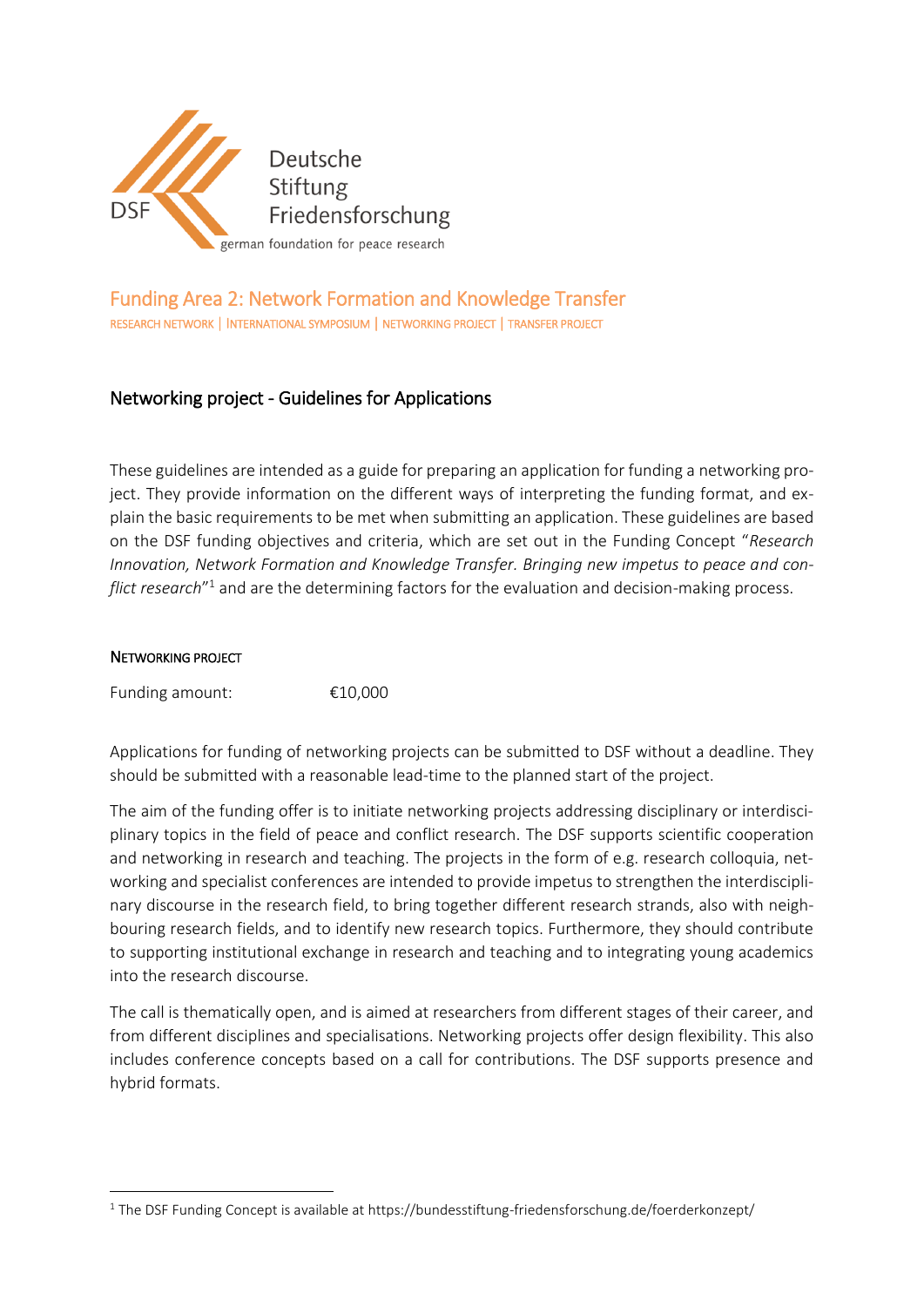#### Application requirements

Applications for funding can only be submitted by researchers who belong to or are directly affiliated with a higher education institution, a non-university research institution or a scientific institution recognised as a non-profit organisation<sup>2</sup>. It is not possible to provide direct financial funding to private individuals.

The minimum requirement for submitting an application is having completed a doctorate. Exceptions can only be made for researchers who can demonstrate that they have been engaged in scientific activities for many years and have published relevant articles in the field of research.

The Foundation only accepts applications for project funding submitted by scientific institutions within Germany. It generally only approves funding to domestic institutions. However, this does not exclude the possibility of using funding for international scientific cooperation.

Institutions that receive DSF funding are required to ensure that the funding is administered professionally.

#### Basic requirements

**.** 

DSF only funds networking projects that are thematically related to the research field of peace and conflict research. Relevance shall be adequately substantiated in the application for project funding.

For the application, a structured and comprehensible project concept must be submitted to the Foundation, which provides a comprehensible and sufficient basis for the professional assessment of the project. Care should be taken to ensure that the objective and relevance of the project, the classification of the topic in the state of research and development, as well as the information about the project structure, the speakers and participants are all given appropriate consideration. Furthermore, it should be examined in which form the project results can be made accessible for research discussion and, if necessary, for knowledge transfer.

In the case of funding, the Foundation assumes that the organisation receiving funding will provide the infrastructure and basic equipment required to implement the proposed project. Overhead costs may not be claimed.

Co-financing of the project is generally possible. Corresponding applications and commitments must be included in the application to DSF, stating the amount of funding. The cost items for which DSF funding is requested must be clearly identified in the overall cost plan.

The organisation receiving funding assumes the role of employer for the duration of the project; it is therefore responsible for the proper management of labour costs.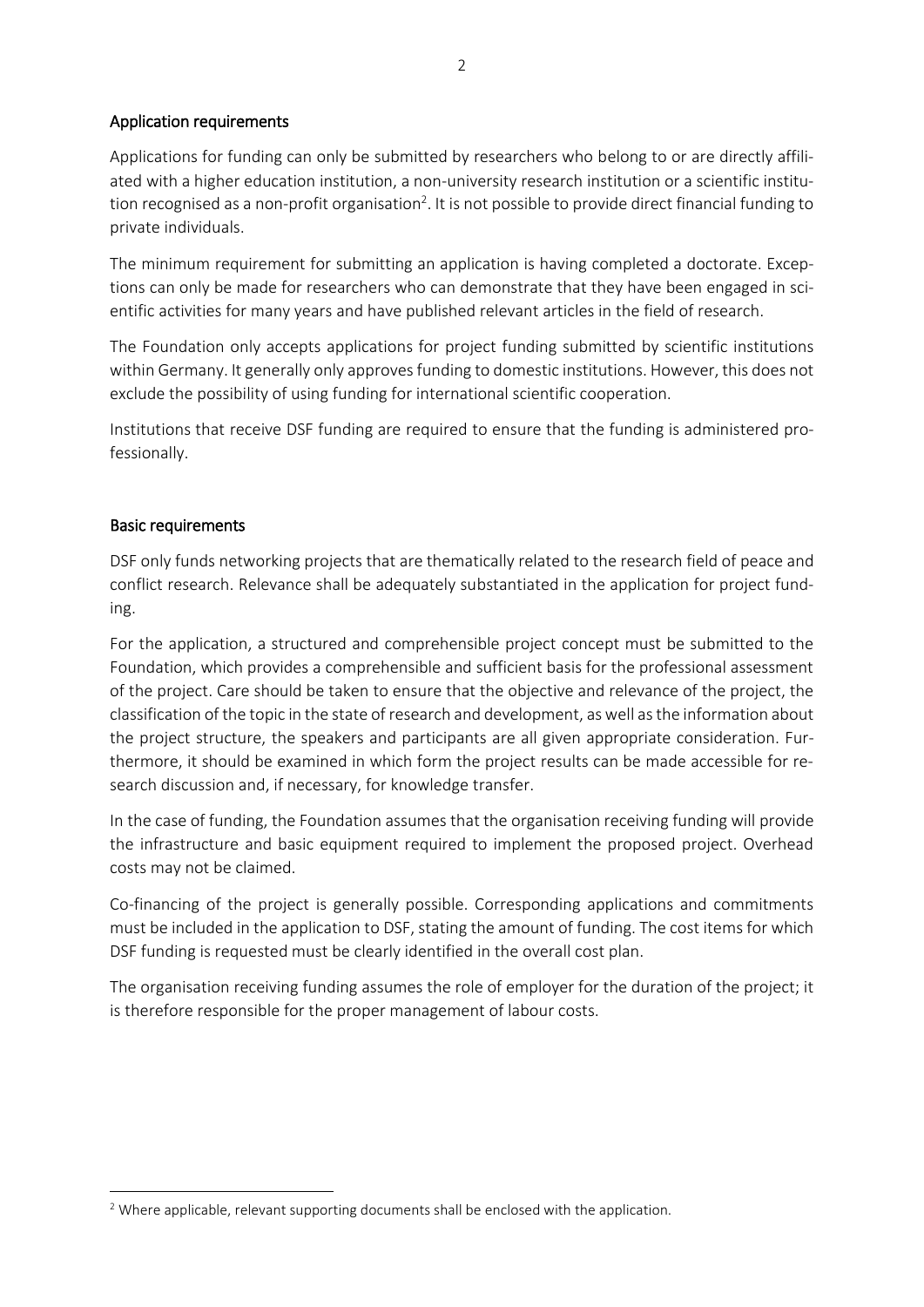## Funding criteria

When assessing applications for project funding, the Foundation distinguishes between four core criteria and four additional criteria<sup>3</sup>:

Adequate consideration must be given to the *core criteria* – scientific relevance, quality of the project design, specialist qualifications of the project team, and potential for knowledge transfer – in all project proposals. Their fulfilment is a prerequisite for a positive funding decision.

Not all of the four *additional criteria* – promotion of early career researchers, national and international research collaboration, interdisciplinary orientation, and diversity – have to be met, depending on the project design. However, the applicant should assess how significant the additional criteria may be to the project when preparing the concept.

The Foundation expects applications to contain statements on the relevance or non-relevance of each criteria. The fulfilment of additional criteria has an impact on the overall assessment of applications for funding.

## Costs eligible for funding

DSF provides funding for project-related labour and material costs.

Personnel funds can be used to provide organisational support for the preparation, follow-up and implementation of the networking project. This includes, in particular, expenses for student assistants and other work services (e.g. translations). As a rule, labour costs should not exceed 10 to 15 percent of the requested funding amount. Exceptions are hybrid and online formats.

The payment of lecture fees or expense allowances from DSF funding is not possible. Exceptions are lecture fees for freelance speakers. The appropriateness and the awarding of lecture fees must be justified in the application.

Material costs include expenses for flights/travel and accommodation (overnight stays, hospitality) of the speakers, the moderators, the active scientific participants and those involved in the organisation of the project. The current rates of the Federal Travel Expenses Act (BRKG) shall apply to the calculation of travel expenses.

For the calculation of hospitality costs, the rates of the DSF listed in *Appendex 1* of this guide shall apply.

The DSF grants subsidies for material costs incurred directly in the preparation and implementation of the networking project and which do not constitute a reasonable contribution by the participants themselves. These include e.g. consumables, conference documents, in justified cases also room rentals and the rental of technical equipment as well as specific expenses for hybrid and online conferences (e.g. licences for online tools), provided that these can be assessed as proportionate.

The budget items must be adequately justified in the application's accompanying text. Funding requirements shall be calculated according to the principle of proportionality. The Foundation reserves the right to adjust cost estimates.

**.** 

<sup>&</sup>lt;sup>3</sup> See the conceptual definitions in the Funding Concept.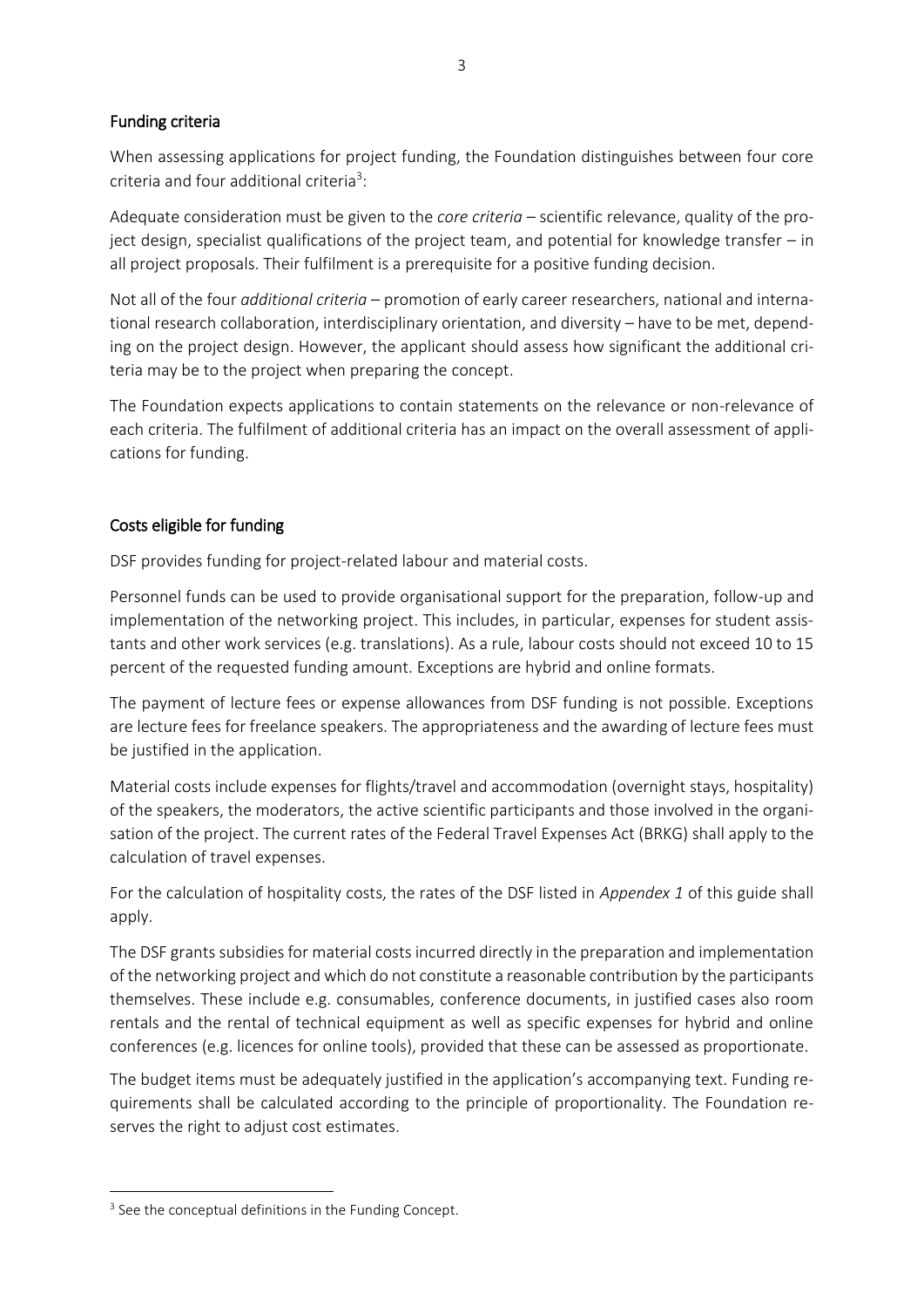The overviews in *Appendices 1a/b* provide information on possible uses and the underlying cost estimates.

## Application documents

The Foundation requires the following documents in order to process applications for project funding:

- COVER LETTER | A signed letter from the applicants to the Foundation (as a scan or with a digital signature)
- SUMMARY/ABSTRACT| A separate one-page summary of the project (approx. 1,800 characters including spaces, at least 11 point font size)
- LONG VERSION | A presentation of the concept for the networking project (Topic and objectives, state of research, structure of the conference, information about the contributors, cost plan, list of references<sup>4</sup>) with a maximum of 10 pages (approx. 20,000 characters including spaces, at least 11 point font size) *Supplementary appendices:* CVs of the applicants and project staff (maximum of 2 pages each<sup>5</sup>), a list of own publications relevant to the project<sup>6</sup> (maximum of 2 pages), cost estimates for third-party services, cooperation agreements, etc.
- COST PLAN | An additional cost breakdown (see the *template Excel file*)

A suggested list of possible bullet points is attached to these guidelines as *Appendix 2*. The Foundation reserves the right to return applications that exceed the specified number of pages for reworking.

All applications must be submitted to the Foundation in a digitised version. To do this, the application form<sup>7</sup> on the Foundation's website must be completed and four separate files (3 PDF, 1 Excel) – cover letter, the long version of the application (including annexes), the summary and the additional cost plan - must be attached.

## The evaluation and decision-making process

**.** 

Applications for funding of networking projects are not reviewed externally. The decision on funding is made by the DSF Board.

In the event of a positive decision on the award of funding, the Foundation reserves the right to issue a final approval only after a written statement has been submitted on the points of criticism and follow-up questions.

Post-qualification of a networking project in the current application process is not possible.

<sup>5</sup> The two-page CV should only contain information on professional credentials that is directly relevant to the application. Lists of lectures, memberships, etc. are not desired.

<sup>4</sup> The reference list of research literature can also optionally be added as an appendix (maximum of 2 pages).

<sup>&</sup>lt;sup>6</sup> A complete list of the applicant's own publications cannot be attached to the application.

<sup>7</sup> The form is available at https://bundesstiftung-friedensforschung.de/e-antrag/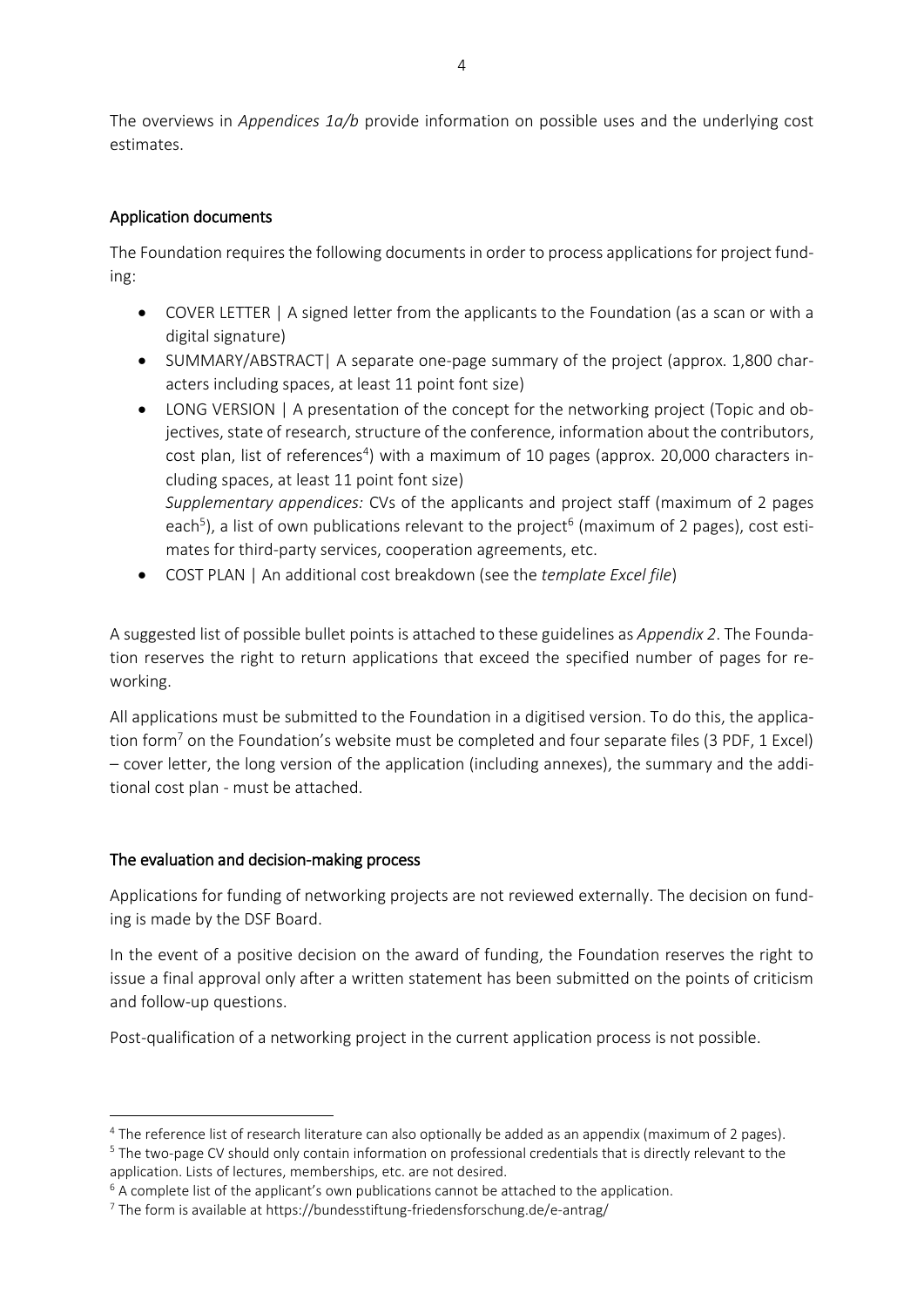A rejected application for project funding may be resubmitted once in a revised version as a new application.

DSF approves funding to the applicant's research institution. This entails the compulsory recognition of the Foundation's approval regulations by the management of the institution and the project owner. Further details can be found in the approval regulations for networking projects.

Osnabrück, May 2021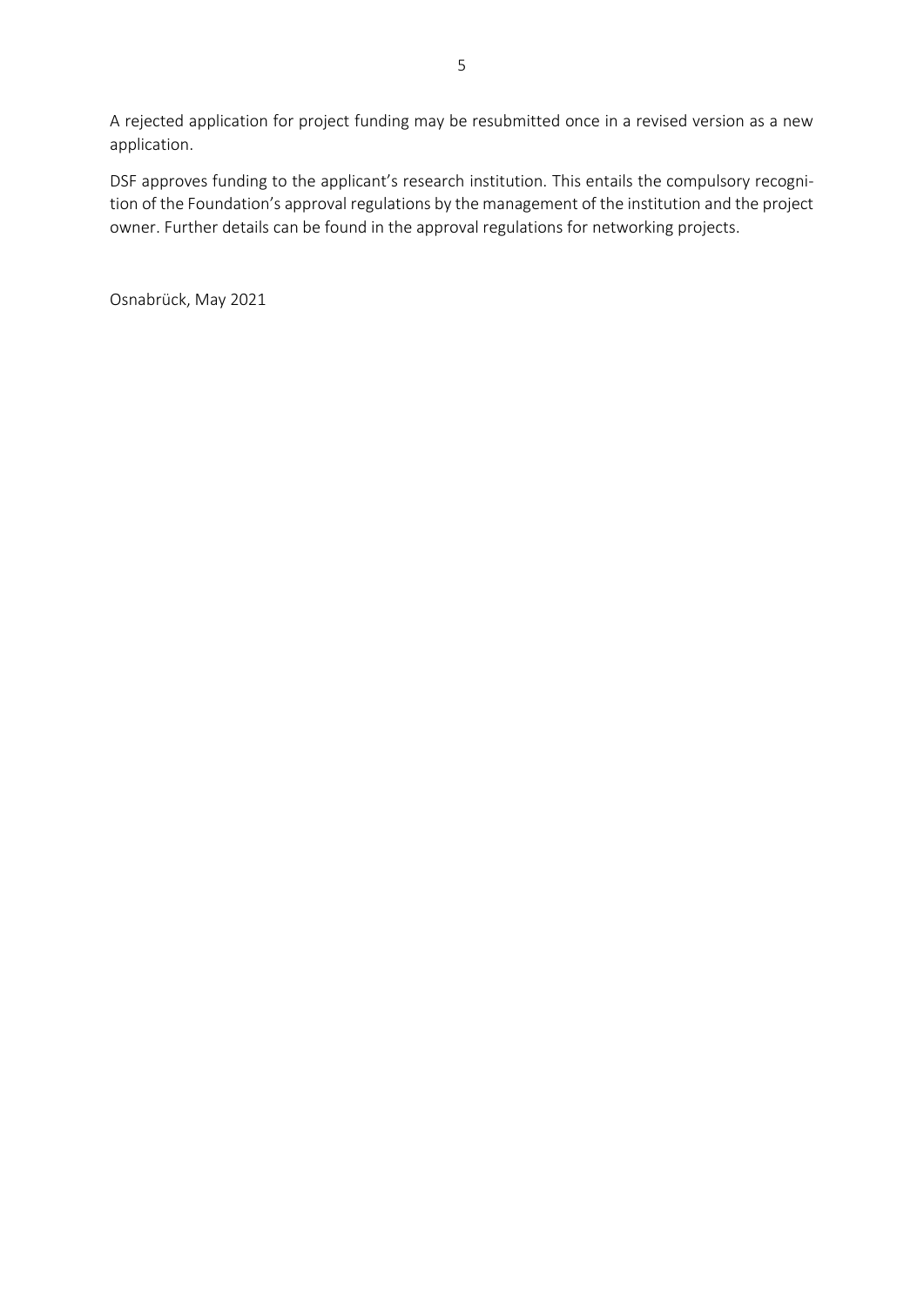## APPENDIX 1A | Networking project: Information on drawing up a cost plan

*When drawing up the cost plan, the following points must be observed:*

- DSF does not assume any overhead costs of the organisation receiving funding. It assumes that the infrastructure (e.g. Conference rooms and technology, access to software licences) is provided by the organisation receiving funding as its own contribution. For this reason, any material costs listed that count as part of a re-search institution's basic equipment require special justification.
- If labour and material costs have been calculated incorrectly, the Foundation will not allocate additional funding.
- Lump sums with no mention of a specific intended use will not be granted.
- $\bullet$  Individual cost items should be rounded up to the nearest  $\epsilon$ 10.
- Please note that a cost plan with the necessary explanations must be included in the long version of the application.

#### *Rates for hospitality expenses:*

- The Foundation will cover the costs of hospitality for
	- o speakers,
	- o presenters and
	- o those directly involved in the organisation (e.g. student assistants).
- The following grants can be applied for per day towards the costs of hospitality:
	- o For one meal (half day)
	- o maximum of €15 per person and day (restaurant)
	- o maximum of €20 per person and day (catering in conference rooms)
	- o additional: maximum of €5 per person and day for conference drinks
- For two meals (whole day):
	- o maximum of €30 per person and day (restaurant)
	- o maximum of €40 per person and day (catering in conference rooms)
	- o maximum of €35 per person and day (restaurant/catering)
	- o additional: maximum of €10 per person and day for conference drinks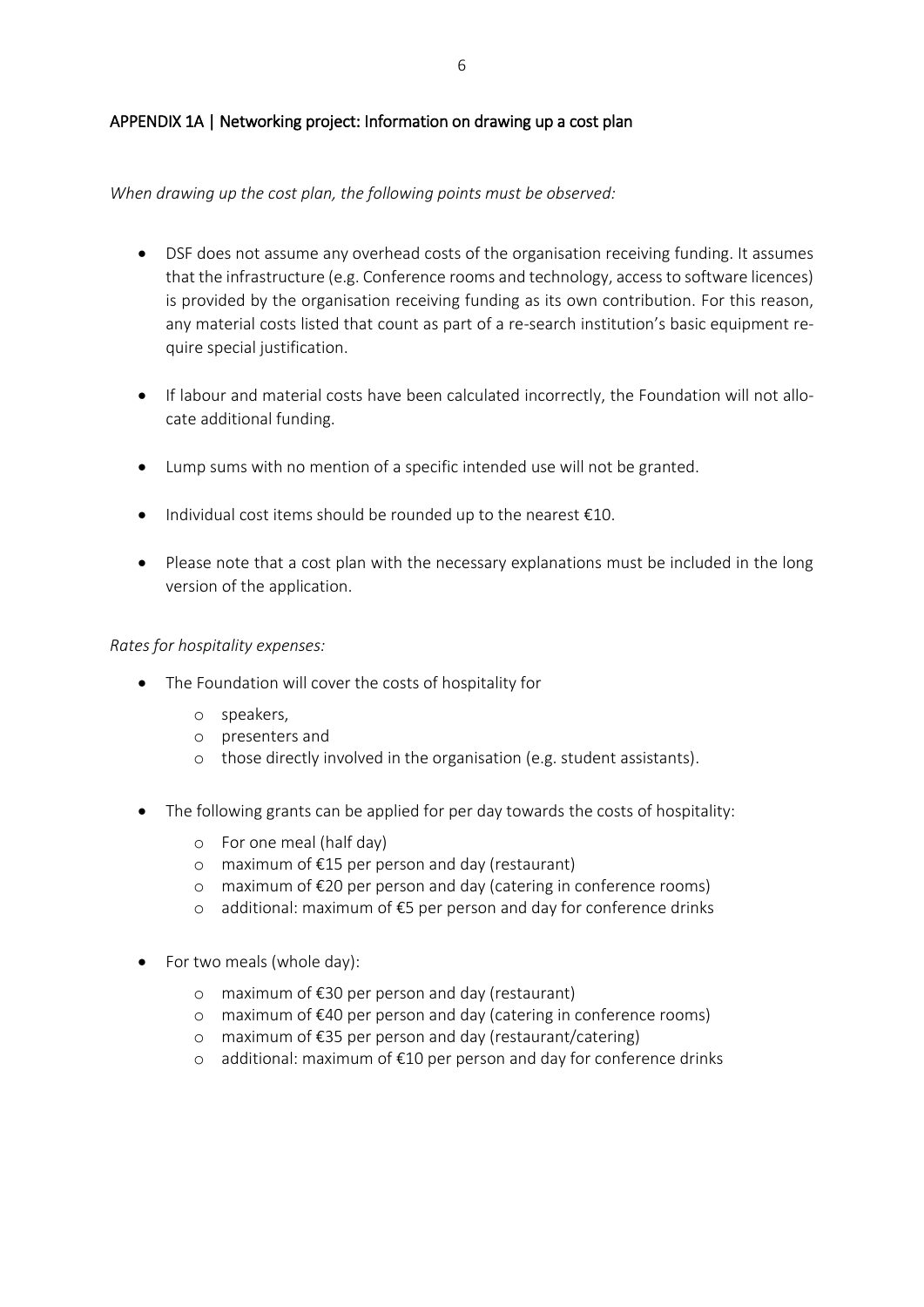| <b>COST ITEM</b>                                                                                                         | <b>INFORMATION</b>                                                                                                                        | <b>REMARKS</b>                                                                                                        |
|--------------------------------------------------------------------------------------------------------------------------|-------------------------------------------------------------------------------------------------------------------------------------------|-----------------------------------------------------------------------------------------------------------------------|
| <b>LABOUR COSTS</b>                                                                                                      |                                                                                                                                           |                                                                                                                       |
| Student assistants                                                                                                       | Hourly rate (including ancillary<br>wage costs)<br>Duration of employment<br>Monthly working hours                                        |                                                                                                                       |
| Contracts for work and ser-<br>vices with third parties                                                                  | Scope of services, remuneration<br>and basis of assessment                                                                                | Justify the appropriateness of<br>awarding the contract.<br>Attach tenders if applicable                              |
| Fee contracts<br>(e.g. translations)                                                                                     | Basis of assessment                                                                                                                       | Attach tenders if applicable                                                                                          |
| <b>TRAVEL COSTS</b>                                                                                                      |                                                                                                                                           |                                                                                                                       |
| Flight and travel costs for<br>speakers, moderators and<br>persons actively involved in<br>the project (e.g. panellists) | Target number of participants<br>Breakdown into expected indi-<br>vidual items (travel/accommo-<br>dation costs)<br>Local transport costs |                                                                                                                       |
| Accommodation costs for<br>speakers, presenters and<br>panellists                                                        | Type of accommodation, Hospi-<br>tality costs                                                                                             | The applicable rates of the<br>BRKG apply. Hospitality costs<br>are based on the rates for hos-<br>pitality expenses. |
| <b>MATERIAL COSTS</b>                                                                                                    |                                                                                                                                           |                                                                                                                       |
| Conference rooms and tech-<br>nology, access to software li-<br>cences (hybrid and online<br>formats)                    | Justification why not available<br>through the basic equipment of<br>the funded institution                                               |                                                                                                                       |
| Consumables and conference<br>materials, communication                                                                   | Lump-sum amount                                                                                                                           |                                                                                                                       |

# APPENDIX 1B | Networking project: Information on drawing up a cost plan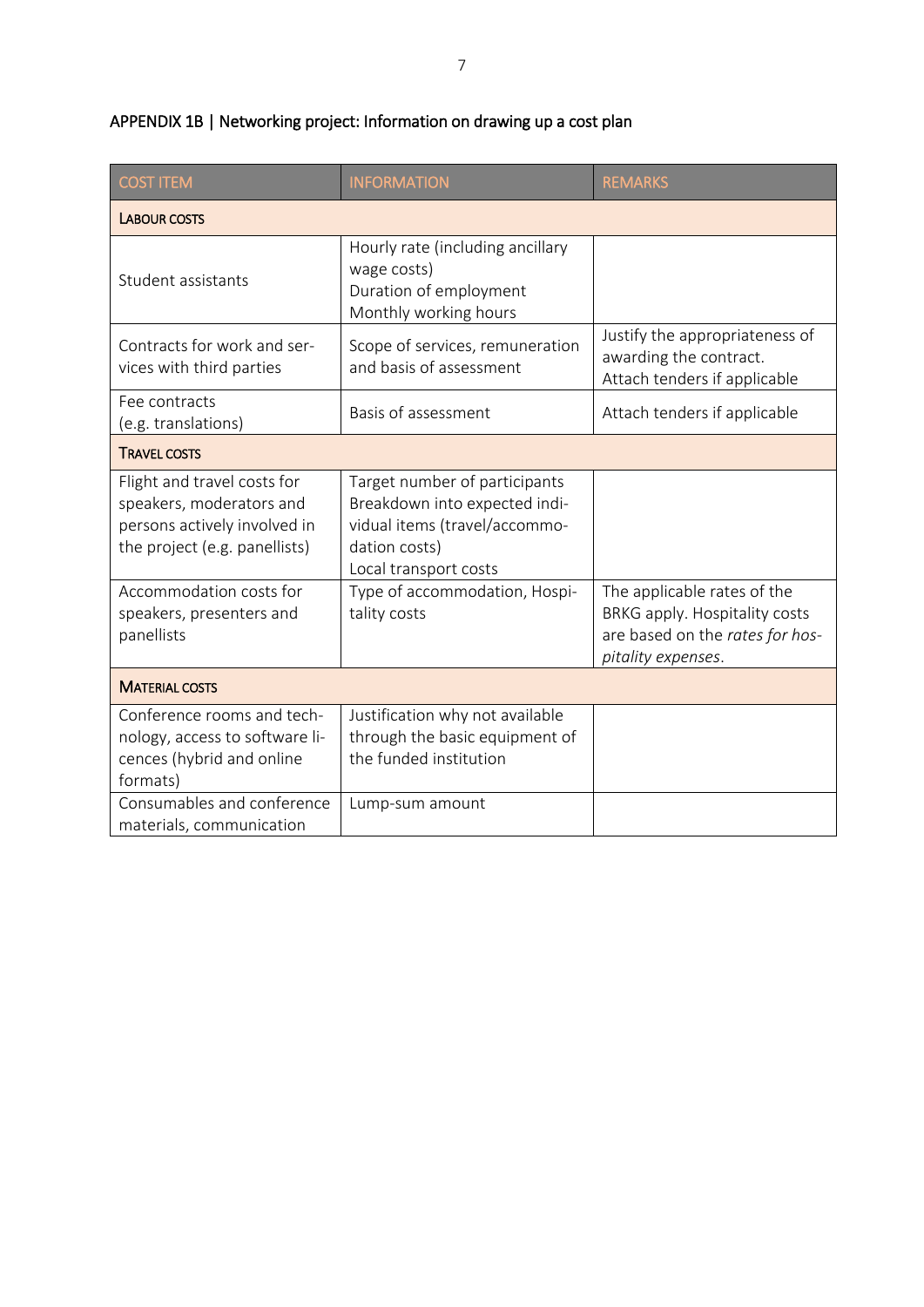# APPENDIX 2 | Networking project: List of possible bullet points in the long and short version of the application<sup>8</sup>

## Short version (summary of the project), a separate 1-page

- Topic, objectives and expected project results
- Scientific relevance of the project and classification in the state of research
- Concept and structure of the project
- Selection of participants
- Application volume

#### Long version of the application for project funding

(maximum 10 pages; approx. 20,000 characters including spaces, at least 11 point font size)

- *a. General information (in tabular form<sup>9</sup> )*
	- Funding format
	- Name of the applicant
	- Institution/organisation/department
	- Topic of the project
	- Expected date of implementation
	- Application volume

**.** 

• Business address and contact details (phone, email address)

#### *b. Detailed presentation of the research project*

- Topic, objectives and expected outcomes
- Relevance and classification in the international state of research
- Concept and structure of the project
- Selection and listing of speakers and participants
- Expertise of the project team and own preparatory work
- Exploitation of results and intended publication format
- Potential for knowledge transfer (possible target groups and transfer formats)

<sup>&</sup>lt;sup>8</sup> This list is a non-binding outline suggestion. The order and choice of points may vary depending on the application.

<sup>9</sup> You can find an example of a tabular list in our download area under "Example of a cover sheet".